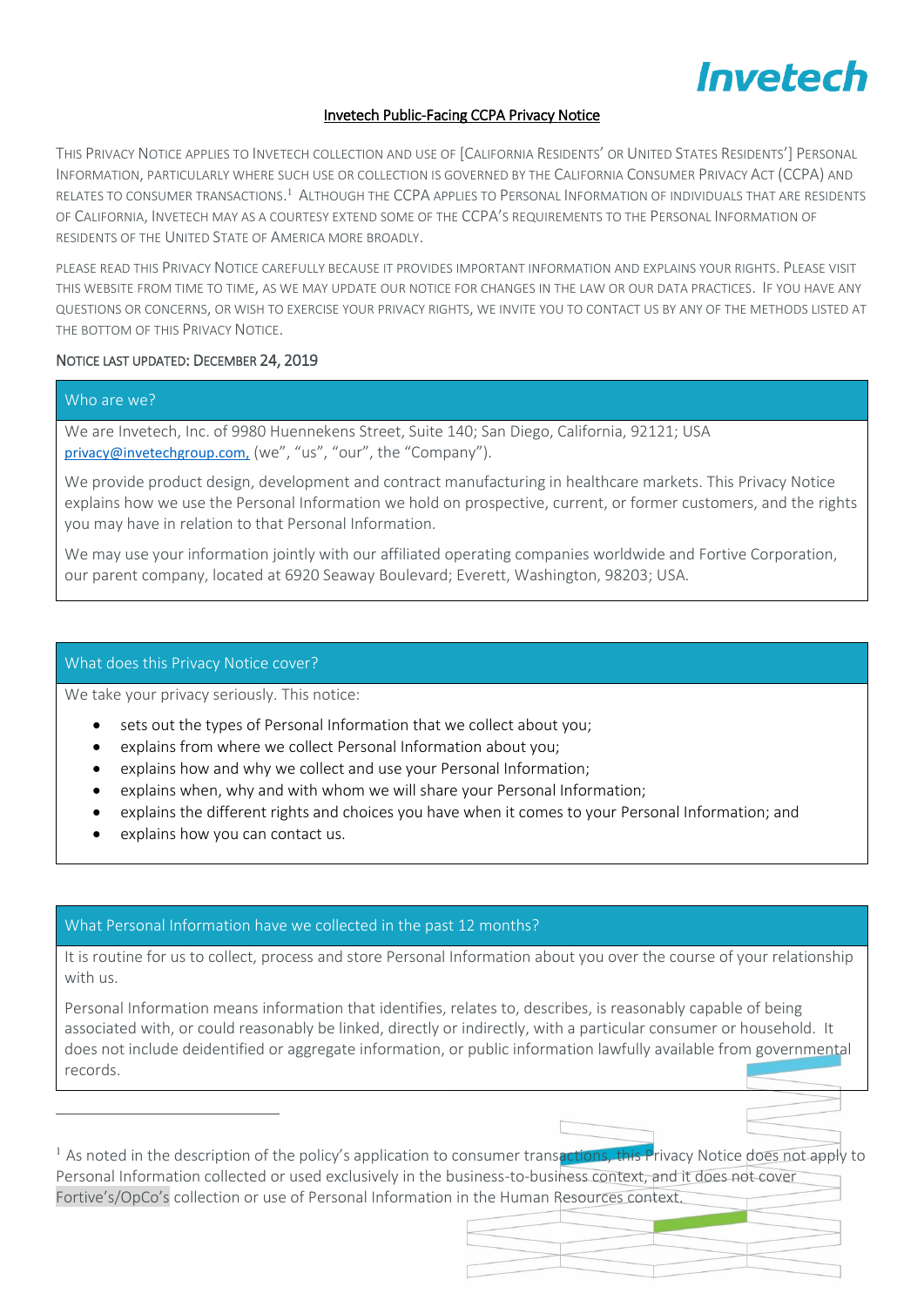The following chart describes the categories of Personal Information we may have collected about you in the past 12 months and, for each category, where and why we collected it, and the categories of entities with which we shared or sold the Personal Information, if any.

| <b>Category of Personal</b><br><b>Information (PI)</b>                                                                                                                                                         | Sources from<br>which PI was<br>collected                                                                                                                                                                                                                                                                                                                                               | Purpose of<br>collection                                                                                                                                                                                                                                                                                                                                                                                                                                                                                                                                             | Categories of<br>entities with<br>whom PI was<br>shared                                                                                                                                                                                                                                                                                                                                                                             | Categories of<br>entities to whom<br>PI was sold <sup>2</sup>                                                                                                                                 |  |
|----------------------------------------------------------------------------------------------------------------------------------------------------------------------------------------------------------------|-----------------------------------------------------------------------------------------------------------------------------------------------------------------------------------------------------------------------------------------------------------------------------------------------------------------------------------------------------------------------------------------|----------------------------------------------------------------------------------------------------------------------------------------------------------------------------------------------------------------------------------------------------------------------------------------------------------------------------------------------------------------------------------------------------------------------------------------------------------------------------------------------------------------------------------------------------------------------|-------------------------------------------------------------------------------------------------------------------------------------------------------------------------------------------------------------------------------------------------------------------------------------------------------------------------------------------------------------------------------------------------------------------------------------|-----------------------------------------------------------------------------------------------------------------------------------------------------------------------------------------------|--|
| Address and other identifiers<br>- such as name, postal<br>address, email address,<br>account name, Social<br>Security number, driver's<br>license number, passport<br>number, or other similar<br>identifiers | •Directly from<br>you;<br>•From your<br>employer;<br>• From an<br>agent/third<br>party acting on<br>your behalf,<br>such as a<br>distributor,<br>one of our<br>affiliated<br>operating<br>companies, a<br>lead referral<br>service, or a<br>data provider<br>who collected<br>information<br>from you<br>directly or<br>indirectly; and<br>•Through<br>publicly<br>available<br>sources | •to contact<br>you to discuss<br>the services or<br>products you<br>receive from<br>us;<br>•to respond to<br>any questions<br>or concerns<br>you have<br>raised;<br>• to deal with<br>administrative<br>matters such<br>as invoicing,<br>renewal or to<br>audit customer<br>transactions;<br>•to perform<br>services on our<br>behalf, such as<br>customer<br>service,<br>processing or<br>fulfilling<br>orders, and<br>processing<br>payments;<br>•for marketing<br>and advertising<br>purposes; and<br>• for internal<br>research,<br>analytics and<br>development | •Service<br>providers,<br>including to<br>provide and<br>support our<br>data<br>management,<br>analytics,<br>security, and<br>storage<br>systems; and<br>•Transaction<br>(merger and<br>acquisition)<br>partners,<br>including to<br>facilitate the<br>diligence,<br>negotiation,<br>and<br>completion<br>phases of<br>transactions<br>contemplated<br>by us, our<br>parent<br>company, or<br>affiliated<br>operating<br>companies. | . In the past 12<br>months, we<br>have not sold<br>your Personal<br>Information to<br>any other entity;<br>and we do not<br>and will not sell<br>Personal<br>Information to<br>third parties. |  |

 $2$  This includes information purchased from third parties.

 $\overline{a}$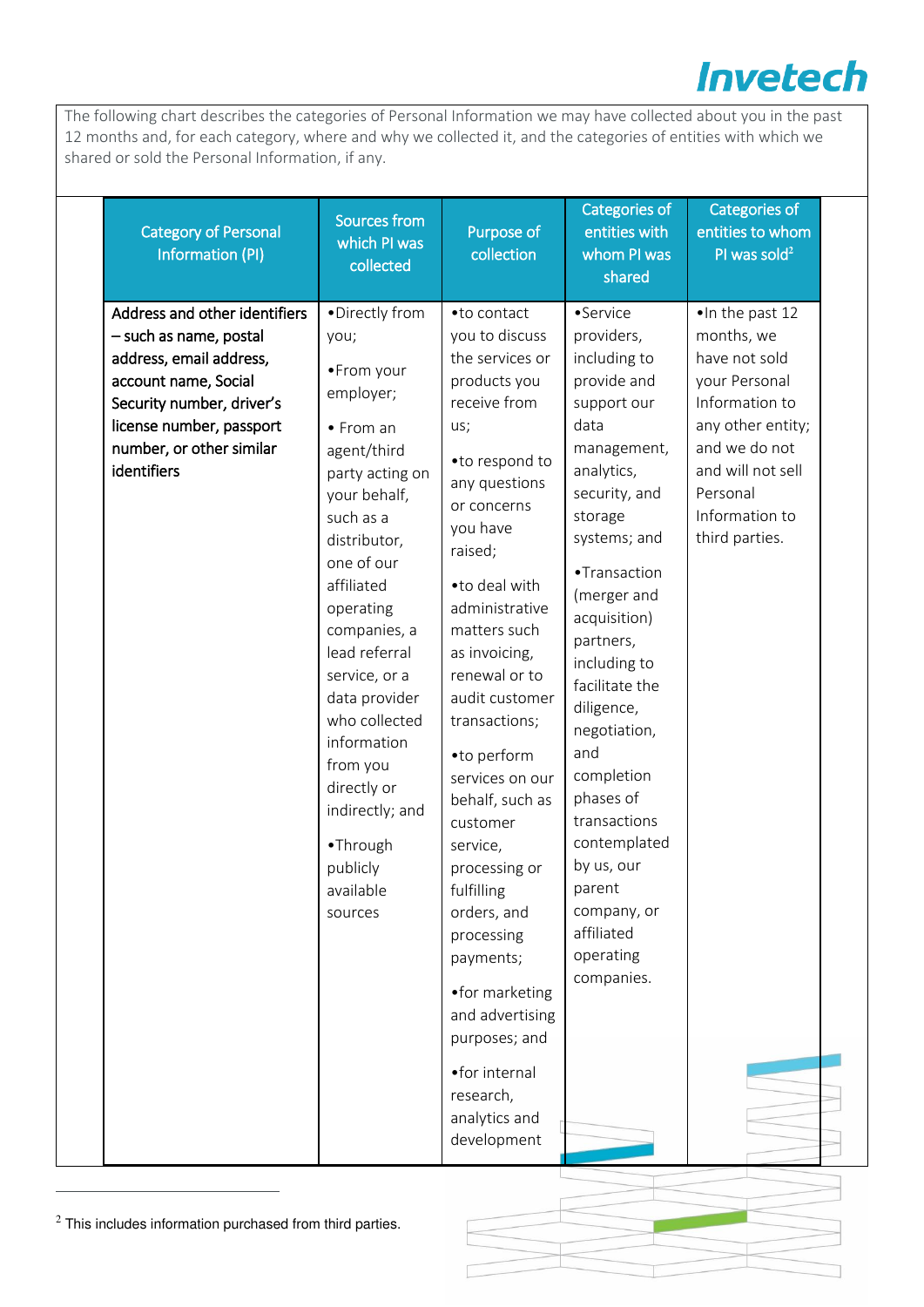| Unique and online identifiers<br>- such as IP address, device<br>IDs, or other similar<br>identifiers | $\bullet$ From an<br>agent/third<br>party acting on<br>your behalf,<br>such as a<br>distributor,<br>one of our<br>affiliated<br>operating<br>companies, a<br>lead referral<br>service, or a<br>data provider<br>who collected<br>information<br>from you<br>directly or<br>indirectly;                                                                                                  | • for marketing<br>and advertising<br>purposes; and<br>•for internal<br>research,<br>analytics and<br>development | •Service<br>providers,<br>including to<br>provide and<br>support our<br>data<br>management,<br>analytics,<br>security, and<br>storage<br>systems  | . In the past 12<br>months, we<br>have not sold<br>your Personal<br>Information to<br>any other entity;<br>and we do not<br>and will not sell<br>Personal<br>Information to<br>third parties. |  |
|-------------------------------------------------------------------------------------------------------|-----------------------------------------------------------------------------------------------------------------------------------------------------------------------------------------------------------------------------------------------------------------------------------------------------------------------------------------------------------------------------------------|-------------------------------------------------------------------------------------------------------------------|---------------------------------------------------------------------------------------------------------------------------------------------------|-----------------------------------------------------------------------------------------------------------------------------------------------------------------------------------------------|--|
| Education or other<br>professional information                                                        | ·Directly from<br>you;<br>•From your<br>employer;<br>• From an<br>agent/third<br>party acting on<br>your behalf,<br>such as a<br>distributor,<br>one of our<br>affiliated<br>operating<br>companies, a<br>lead referral<br>service, or a<br>data provider<br>who collected<br>information<br>from you<br>directly or<br>indirectly; and<br>•Through<br>publicly<br>available<br>sources | •for marketing<br>and advertising<br>purposes; and<br>•for internal<br>research,<br>analytics and<br>development  | •Service<br>providers,<br>including to<br>provide and<br>support our<br>data<br>management,<br>analytics,<br>security, and<br>storage<br>systems; | . In the past 12<br>months, we<br>have not sold<br>your Personal<br>Information to<br>any other entity;<br>and we do not<br>and will not sell<br>Personal<br>Information to<br>third parties. |  |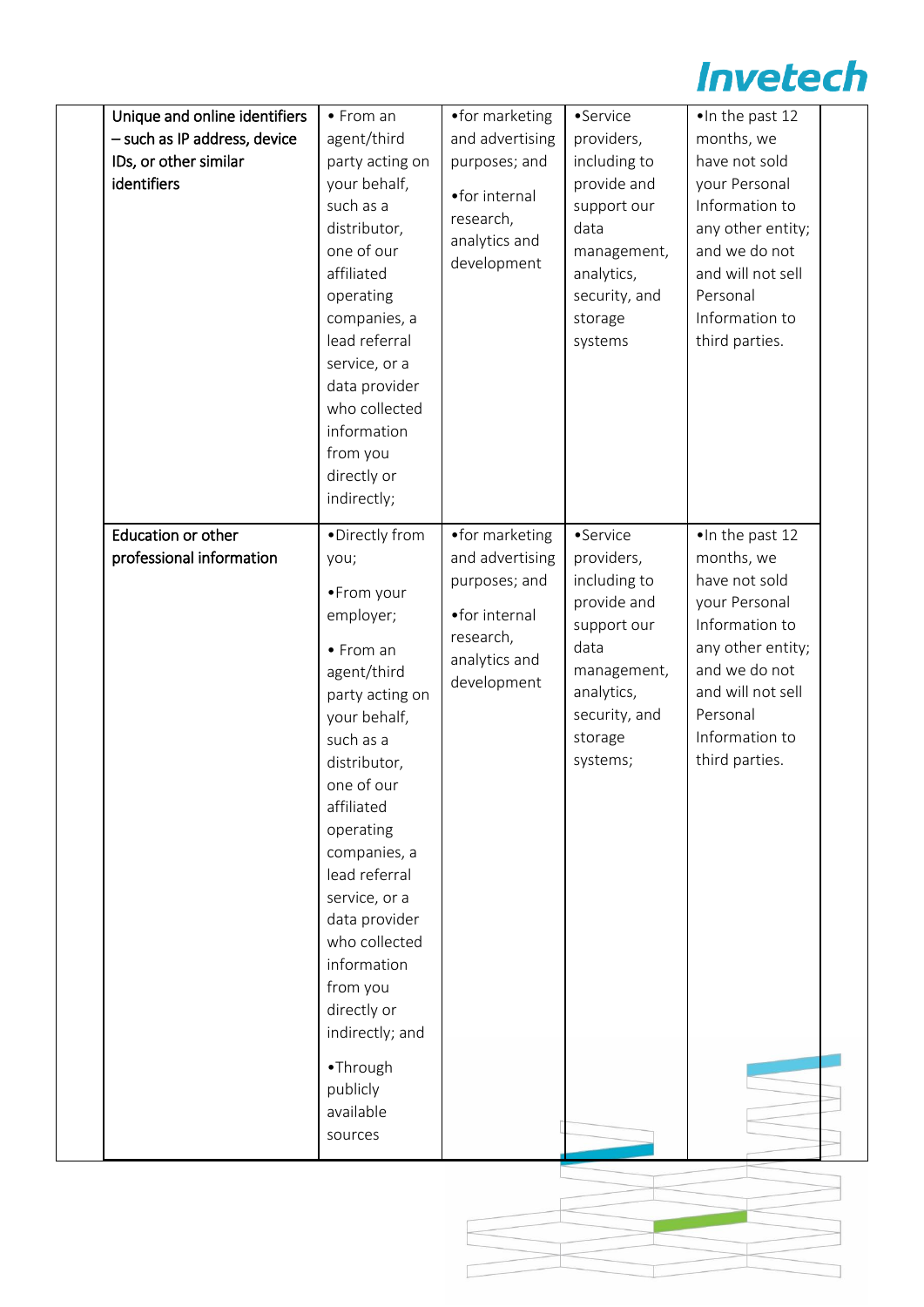| <b>Geolocation Information</b> | • From an<br>agent/third<br>party acting on<br>your behalf,<br>such as a                                                                                                                           | •for marketing<br>and advertising<br>purposes; and<br>•for internal<br>research, | •Service<br>providers,<br>including to<br>provide and<br>support our     | •In the past 12<br>months, we<br>have not sold<br>your Personal<br>Information to                       |  |
|--------------------------------|----------------------------------------------------------------------------------------------------------------------------------------------------------------------------------------------------|----------------------------------------------------------------------------------|--------------------------------------------------------------------------|---------------------------------------------------------------------------------------------------------|--|
|                                | distributor,<br>one of our<br>affiliated<br>operating<br>companies, a<br>lead referral<br>service, or a<br>data provider<br>who collected<br>information<br>from you<br>directly or<br>indirectly; | analytics and<br>development                                                     | data<br>management,<br>analytics,<br>security, and<br>storage<br>systems | any other entity;<br>and we do not<br>and will not sell<br>Personal<br>Information to<br>third parties. |  |

# What categories of Personal Information will you collect in the next 12 months and why?

We will continue to collect the same categories of Personal Information listed in the chart above, for the same purposes. If this should change, we will issue an updated Privacy Notice.

# Additional facts about how we share your Personal Information

The third parties with whom we share your Personal Information are bound to comply with similar and equally stringent undertakings of privacy and confidentiality.

We also share your Personal Information with third parties to comply with legal obligations; when we believe in good faith that an applicable law requires it; at the request of governmental authorities or other third parties conducting an investigation; to detect and protect against fraud, or any technical or security vulnerabilities; to respond to an emergency; or otherwise to protect the rights, property, safety, or security of third parties, visitors to our websites, our businesses, or the public.

We do not grant access to your Personal Information to any other third parties unless we say so in this Privacy Notice or unless the law requires it.

# We do not knowingly collect the Personal Information of minors

Our products and services are not directed to minors under the age of 18 and we do not knowingly collect, nor do we sell the Personal Information of minors.

#### How do we keep your Personal Information secure?

We implement and maintain reasonable security appropriate to the nature of the personal information that we collect, use, retain, transfer or otherwise process. Our reasonable security program is implemented and maintained in accordance with applicable law and relevant standards as outlined in the report issued by the California Attorney General in February 2016, available at [https://oag.ca.gov/sites/all/files/agweb/pdfs/dbr/2016-data-](https://oag.ca.gov/sites/all/files/agweb/pdfs/dbr/2016-data-breach-report.pdf)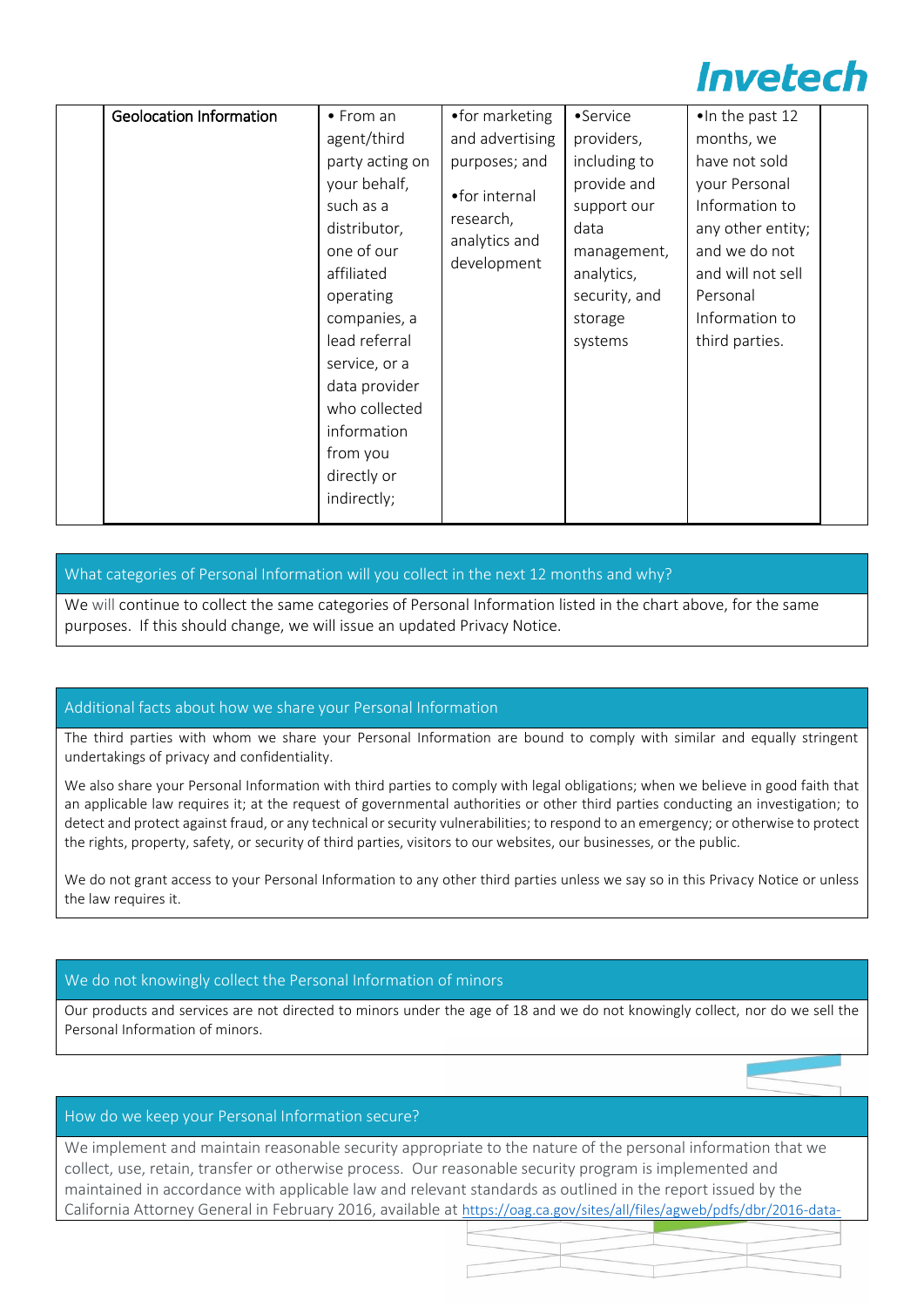[breach-report.pdf](https://oag.ca.gov/sites/all/files/agweb/pdfs/dbr/2016-data-breach-report.pdf). Specifically, among other safeguards, our reasonable security program implements and maintains all 20 of the Center for Internet Security's Critical Security Controls for Effective Cyber Defense identified in Appendix A of the California Attorney General Report. As noted in that report, "there is no perfect security," and reasonable security is a process that involves risk management rather than risk elimination. While we are committed to developing, implementing, maintaining, monitoring and updating a reasonable information security program, no such program can be perfect; in other words, all risk cannot reasonably be eliminated. Data security incidents and breaches can occur due to vulnerabilities, criminal exploits or other factors that cannot reasonably be prevented. Accordingly, while our reasonable security program is designed to manage data security risks and thus help prevent data security incidents and breaches, it cannot be assumed that the occurrence of any given incident or breach results from our failure to implement and maintain reasonable security.

### What about marketing?

We endeavor in good faith to adhere to self-regulatory advertising principles, such as the Digital Advertising Alliance's Principles. If you are interested in learning more about and/or opting out of online behavioral advertising, sometimes called interest-based advertising, we encourage you to visit one of the advertising industry-developed opt-out pages, such as [www.youradchoices.com](https://www.youradchoices.com/) or [aboutads.info.](https://www.aboutads.info/) Please note that while we provide these links for your convenience, we do not have access to, or control over, these third parties' use of cookies or other tracking technologies.

### Do we respond to "Do Not Track" signals?

No, we do not respond to browser or do not track signals.

# What rights do you have in relation to the Personal Information we hold on you?

#### YOUR RIGHT TO ASK US NOT TO SELL YOUR PERSONAL INFORMATION

We do not and will not sell Personal Information to third parties.

#### WE ARE COMMITTED TO HONORING YOUR RIGHTS

We are committed to providing Consumers control over their Personal Information. If you exercise any of the rights explained in this Privacy Notice, we will continue to treat you fairly.

#### CALIFORNIA SHINE THE LIGHT

No information is shared with third parties for their own marketing purposes.

#### For people who do business with us on behalf of their employer or contractor

We do not and will not sell Personal Information to third parties.